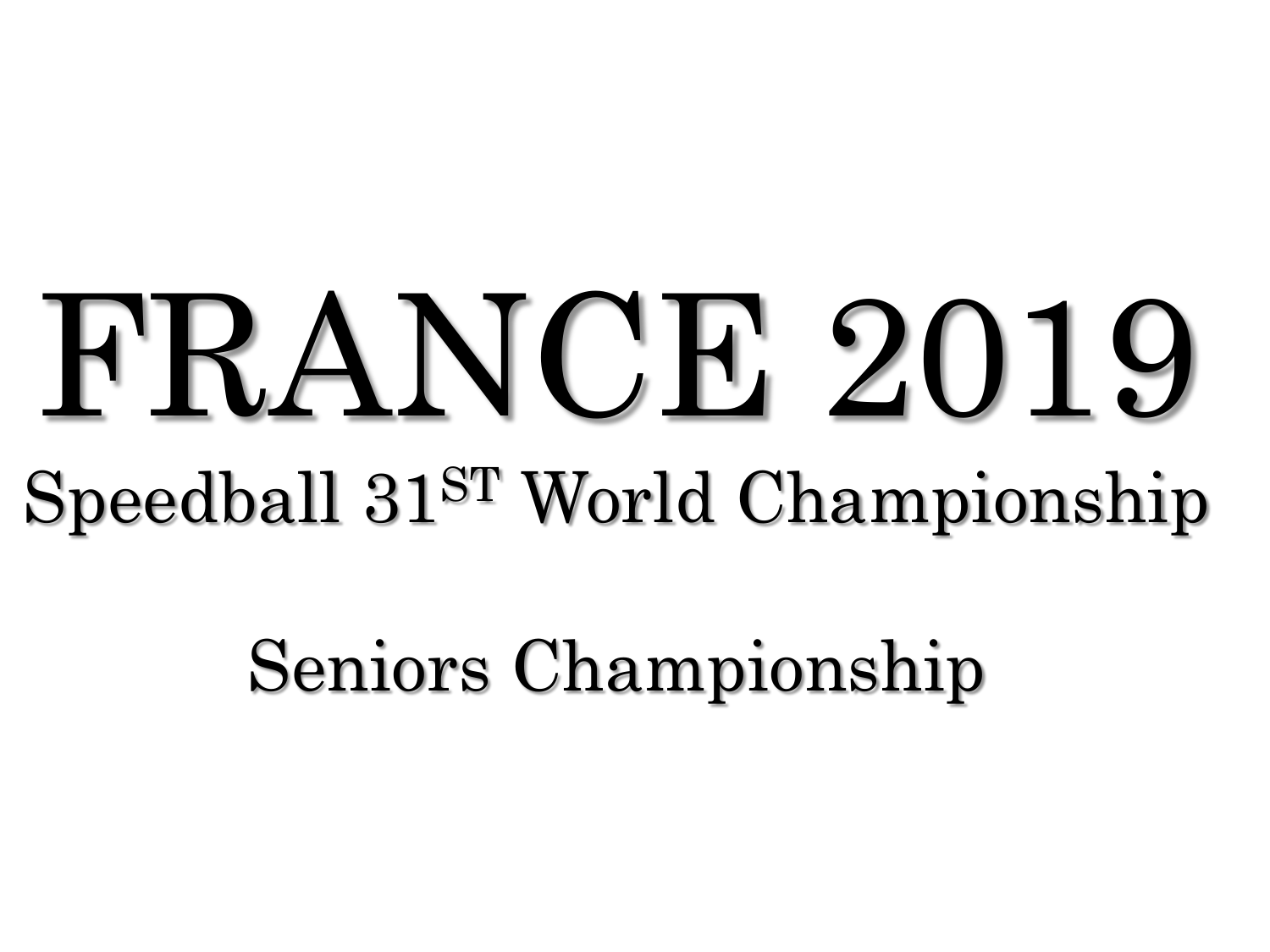### **FRANCE 2019 Nations Ranking**

| No.            | <b>Nation</b>      | Gold             | Silver           | <b>Bronze</b>    | Ranking                 |
|----------------|--------------------|------------------|------------------|------------------|-------------------------|
| $\mathbf{1}$   | <b>Egypt</b>       | 8                | $\boldsymbol{0}$ | $\boldsymbol{0}$ | $\mathbf{1}$            |
| $\overline{2}$ | <b>Tunisie</b>     | $\boldsymbol{0}$ | 6                | $\overline{2}$   | $\overline{2}$          |
| 3              | <b>France</b>      | $\boldsymbol{0}$ | $\overline{2}$   | 5                | $\overline{\mathbf{3}}$ |
| $\overline{4}$ | Poland             | $\boldsymbol{0}$ | $\boldsymbol{0}$ | 1                | 4                       |
| 5              | <b>Germany</b>     | $\boldsymbol{0}$ | $\mathbf 0$      | $\mathbf 0$      | 5                       |
| 6              | <b>USA</b>         | $\boldsymbol{0}$ | $\boldsymbol{0}$ | $\boldsymbol{0}$ | $6 \overline{6}$        |
| $\overline{7}$ | <b>Kuwait</b>      | $\boldsymbol{0}$ | $\boldsymbol{0}$ | $\mathbf 0$      | 7                       |
| 8              | <b>Denmark</b>     | $\boldsymbol{0}$ | $\mathbf 0$      | $\boldsymbol{0}$ | 8                       |
| 9              | <b>Switzerland</b> | $\boldsymbol{0}$ | $\boldsymbol{0}$ | 0                | 9                       |





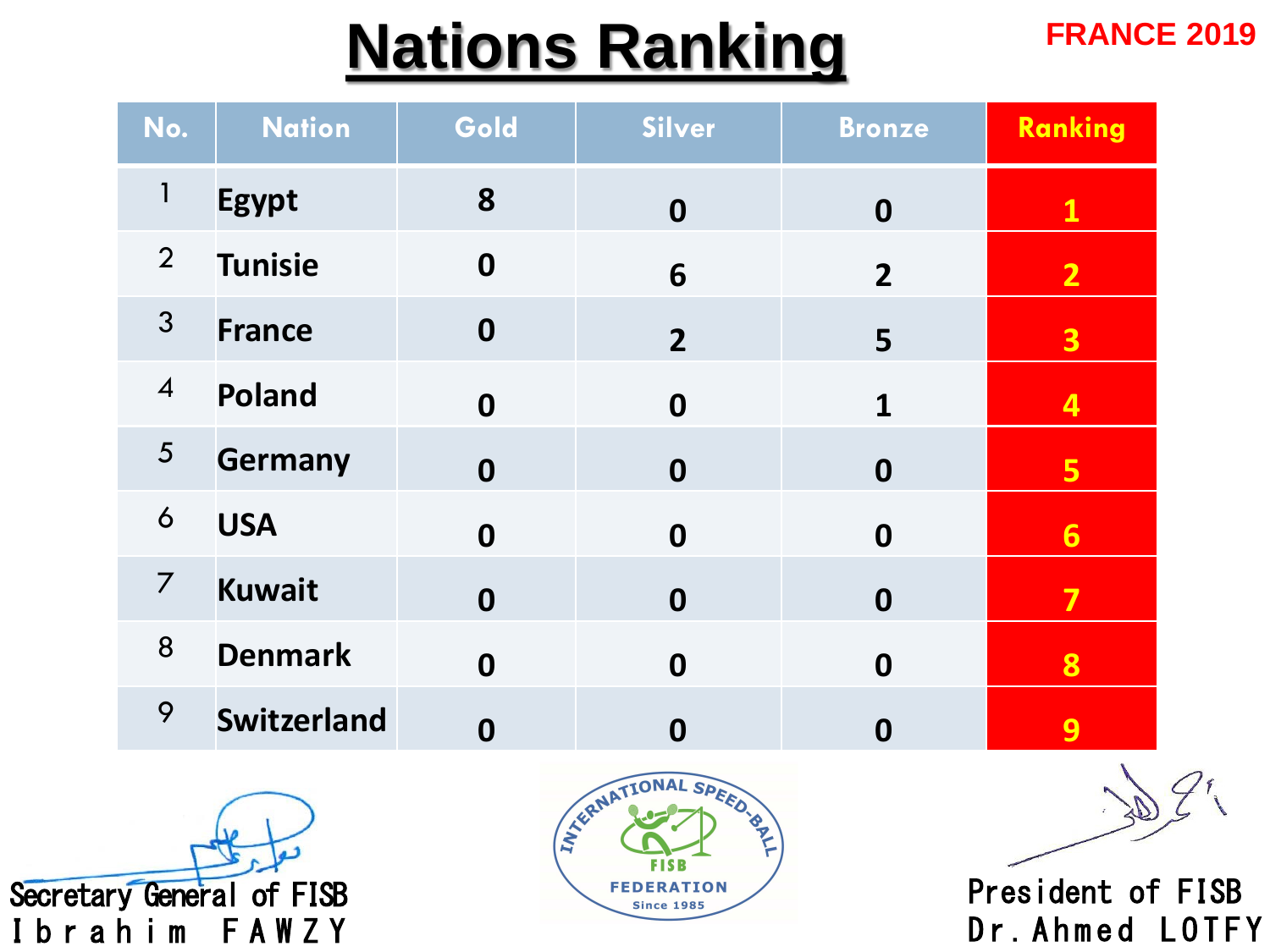### Super Solo Men Tournament

#### **FRANCE 2019**

| #  | <b>Name</b>                     | Country        | <b>Right</b> | Left | <b>Forehand</b> | <b>Backhand</b> | <b>Total</b> | <b>Rank</b>   |
|----|---------------------------------|----------------|--------------|------|-----------------|-----------------|--------------|---------------|
| 1  | <b>Mohammed Ibrahim Nagy</b>    | <b>Egypt</b>   | 159          | 155  | 154             | 153             | 621          | $\mathbf{1}$  |
| 2  | <b>Omar Yasser Elmahdy Hafz</b> | <b>Egypt</b>   | 152          | 154  | 143             | 142             | 591          |               |
| 3  | Hani Ferchichi                  | Tunisia        | 131          | 138  | 138             | 136             | 543          | $\mathbf{2}$  |
| 4  | <b>Mahmoud Massoudi</b>         | <b>Tunisia</b> | 135          | 130  | 143             | 133             | 541          |               |
| 5  | <b>Mohamed Ryan Fadhli</b>      | <b>Tunisia</b> | 140          | 133  | 132             | 134             | 539          |               |
| 6  | <b>Louis Hamoir</b>             | <b>France</b>  | 134          | 130  | 131             | 131             | 526          | 3.            |
| 7  | <b>Robin Dalla Costa</b>        | <b>France</b>  | 137          | 125  | 125             | 138             | 525          |               |
| 嚣  | <b>Osman Youssef</b>            | Germany        | 137          | 136  | 125             | 126             | 524          | 4             |
| 9  | <b>Gregory Lacombe</b>          | <b>France</b>  | 133          | 121  | 139             | 128             | 521          |               |
| 10 | <b>Mariusz Rzedzicki</b>        | Poland         | 135          | 123  | 123             | 124             | 505          | 5             |
| 11 | <b>Zbyszek Bizon</b>            | Poland         | 127          | 121  | 118             | 122             | 488          |               |
| 12 | <b>Matthew Munoz</b>            | <b>USA</b>     | 103          | 92   | 94              | 97              | 386          | 6             |
| 13 | Giovanni Hanna                  | <b>USA</b>     | 101          | 87   | 90              | 90              | 368          |               |
| 14 | <b>Hussein Mirza</b>            | <b>Kuwait</b>  | 94           | 89   | 85              | 90              | 358          | $\mathcal{I}$ |
| 15 | <b>Moheb Beshay</b>             | <b>USA</b>     | 93.          | 82   | 78              | 85              | 338          |               |
| 16 | <b>Svend Noe Thomassen</b>      | <b>Denmark</b> | 72           | 66   | 48              | 68              | 254          | 8             |



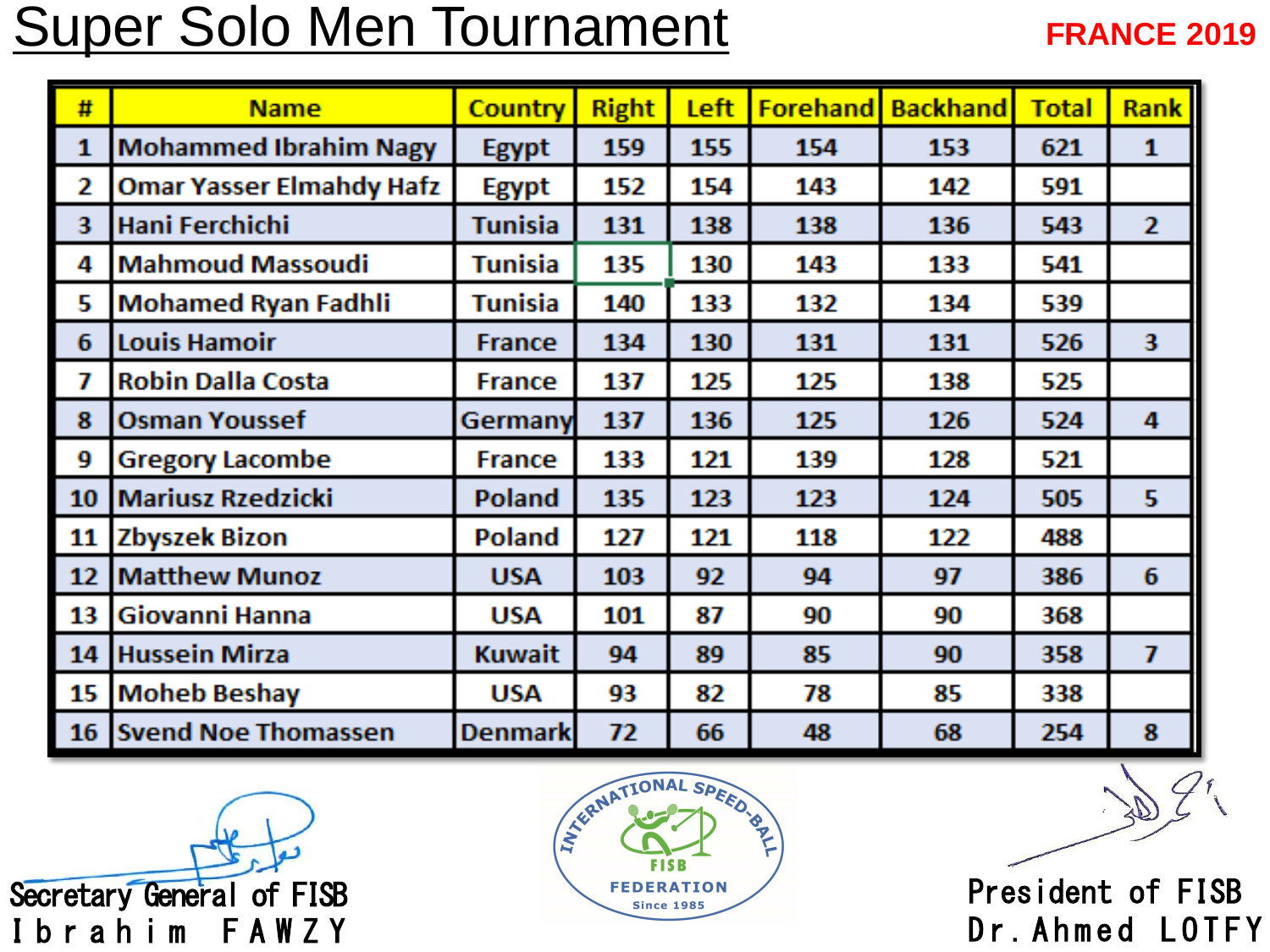### Super Solo Women Tournament

#### **FRANCE 2019**

| #            | <b>Name</b>                    | <b>Country</b> | <b>Right</b> | Left |     | <b>Forehand Backhand Total Rank</b> |     |                |
|--------------|--------------------------------|----------------|--------------|------|-----|-------------------------------------|-----|----------------|
| 1            | Asmaa Hassan Abdelaal Abdelhak | <b>Egypt</b>   | 142          | 140  | 133 | 131                                 | 546 | 1              |
| $\mathbf{2}$ | Salma Bassam Elhadidy          | <b>Egypt</b>   | 138          | 141  | 133 | 131                                 | 543 |                |
| 3            | <b>Hiba Abidi</b>              | <b>Tunisia</b> | 134          | 125  | 120 | 129                                 | 508 | $\mathbf{2}$   |
| 4            | <b>Malek Ben Ahmed</b>         | <b>Tunisia</b> | 124          | 124  | 112 | 122                                 | 482 |                |
| 5            | Laura Lach                     | Poland         | 113          | 126  | 118 | 115                                 | 472 | 3              |
| 6            | <b>Pauline Rodriguez</b>       | <b>France</b>  | 119          | 116  | 110 | 114                                 | 459 | 4              |
| 7            | Wiktoria Murzyn                | Poland         | 118          | 114  | 113 | 113                                 | 458 |                |
| 8            | <b>Mathilde Luans</b>          | <b>France</b>  | 110          | 106  | 112 | 112                                 | 440 |                |
| 9            | Magdalena Faryniak             | <b>Germany</b> | 101          | 88   | 92  | 93                                  | 374 | 5 <sub>1</sub> |
| 10           | <b>Erin Shaffer</b>            | <b>USA</b>     | 84           | 74   | 76  | 78                                  | 312 | 6              |
| 11           | <b>Emily Phillips</b>          | <b>USA</b>     | 75           | 73   | 77  | 64                                  | 289 |                |
| 12           | <b>Emma</b> Lee                | <b>USA</b>     | 71           | 69   | 59  | 65                                  | 264 |                |



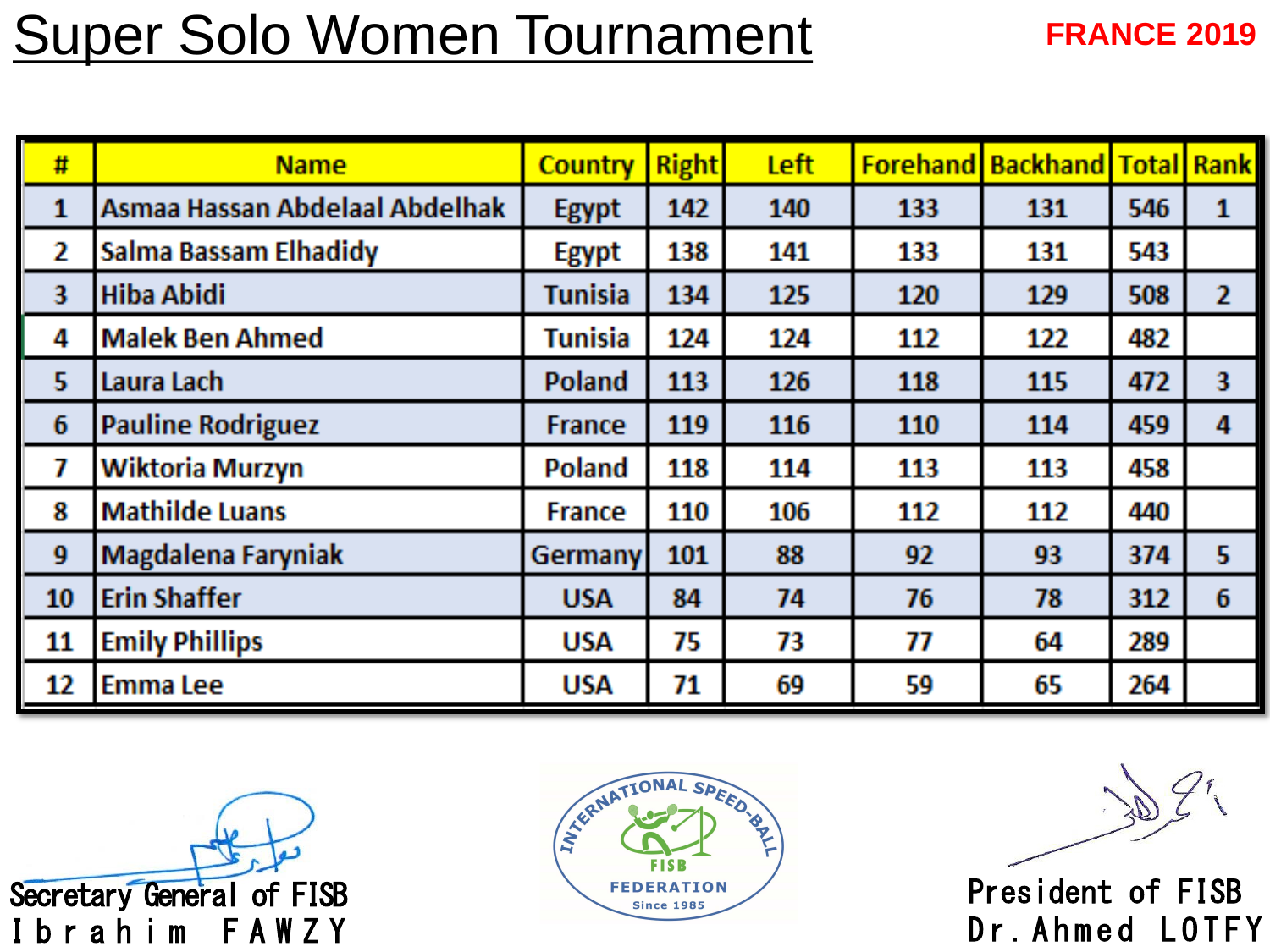### Mixed Relay Tournament

#### **FRANCE 2019**

| <b>Players</b>            | <b>Country</b> |    |    |    | <b>Right Hand Left Hand Fore-Hand Back-Hand Total Ranking</b> |     |              |
|---------------------------|----------------|----|----|----|---------------------------------------------------------------|-----|--------------|
| <b>Engy Ibrahim Fawzy</b> |                |    |    |    | 70                                                            |     |              |
| <b>Omar Yasser</b>        |                |    | 80 |    |                                                               | 304 | First        |
| Salma Bassam              | Egypt          | 75 |    |    |                                                               |     |              |
| <b>Omar Sherif</b>        |                |    |    | 79 |                                                               |     |              |
| <b>Hiba Abidi</b>         |                |    | 69 |    |                                                               |     |              |
| Hani Elferchichi          | Tunisia        | 72 |    |    |                                                               | 276 | Second       |
| <b>Malak Ben Ahmed</b>    |                |    |    |    | 65                                                            |     |              |
| <b>Mahmoud Massoudi</b>   |                |    |    | 70 |                                                               |     |              |
| <b>Celine Lacombe</b>     |                | 63 |    |    |                                                               |     |              |
| <b>Gregory Lacombe</b>    | France         |    | 67 |    |                                                               | 260 | <b>Third</b> |
| <b>Pauline Rodriguez</b>  |                |    |    |    | 63                                                            |     |              |
| <b>Louis Hamoir</b>       |                |    |    | 67 |                                                               |     |              |
| Wiktoria Murzyn           |                |    |    | 59 |                                                               |     |              |
| <b>Mariuzs Rzedzicki</b>  | Poland         | 66 |    |    |                                                               | 252 | Fourth       |
| Laura Lach                |                |    |    |    | 62                                                            |     |              |
| <b>Zbyszek Bizon</b>      |                |    | 65 |    |                                                               |     |              |
| Jolie Hanna               |                |    | 36 |    |                                                               |     |              |
| <b>Victor Porras</b>      |                | 54 |    |    |                                                               |     | Fifth        |
| <b>Erin Shaffer</b>       | <b>USA</b>     |    |    | 43 |                                                               | 176 |              |
| Giovanni Hanna            |                |    |    |    | 43                                                            |     |              |

Secretary General of FISB Ibrahim FAWZY

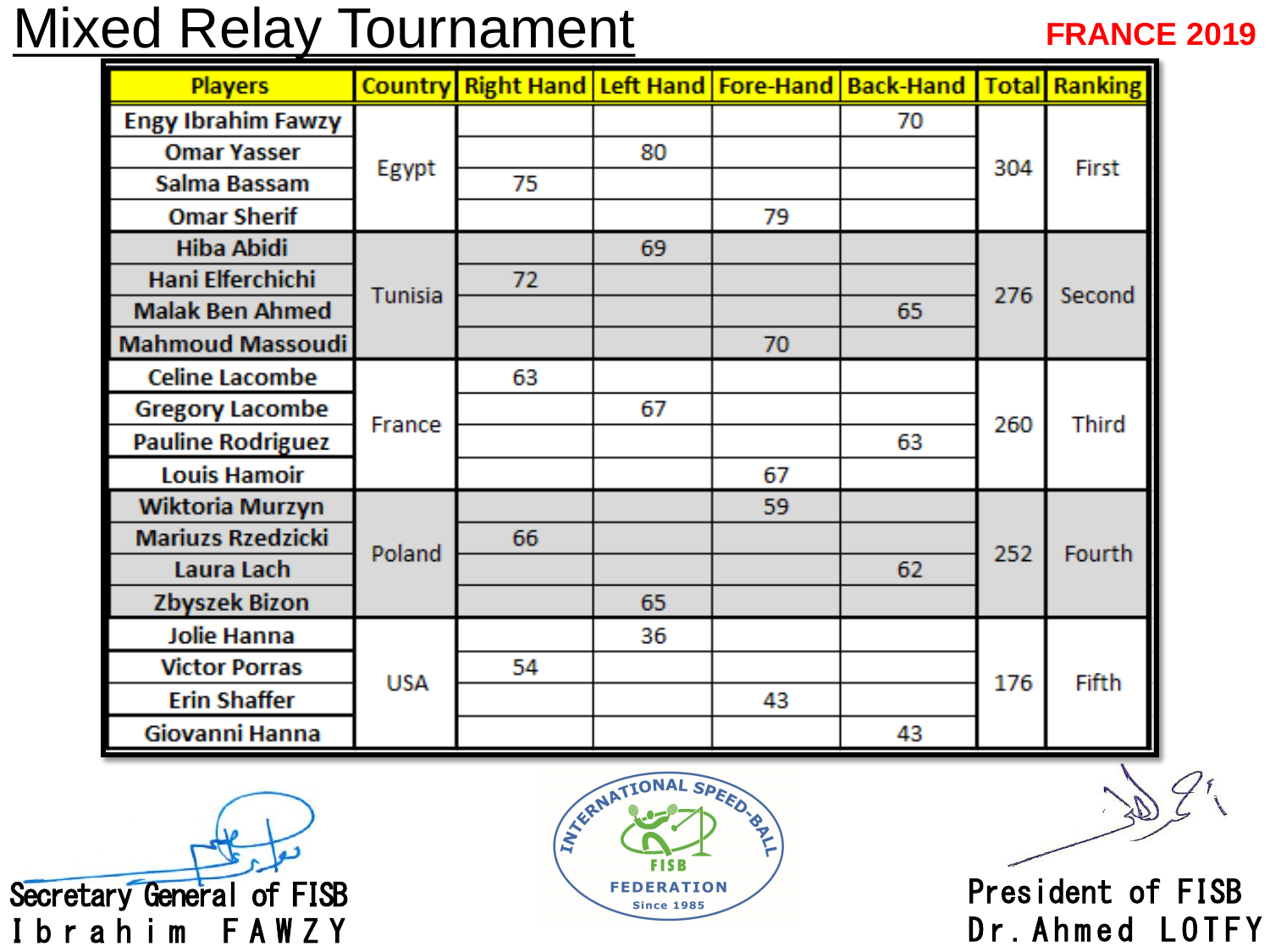### **SINGLE Men Tournament (9 Teams)**

#### **FRANCE 2019**

#### **Group - A**

| <b>Country</b> | <b>Germany</b> | <b>France</b> | <b>Poland</b> | <b>USA</b> | <b>Win</b> | <b>Loss</b> | <b>Points</b> | Rank |
|----------------|----------------|---------------|---------------|------------|------------|-------------|---------------|------|
| Germany        |                | $0 - 2$       | $2 - 0$       | $2 - 0$    |            |             |               |      |
| France         | $2 - 0$        |               | $2 - 0$       | $2 - 0$    |            |             |               |      |
| <b>Poland</b>  | $0-2$          | $0 - 2$       |               | $2 - 0$    |            |             |               |      |
| <b>USA</b>     | $0 - 2$        | $0 - 2$       | $0 - 2$       |            |            |             |               |      |

#### **Group - B**

| <b>Country</b>     | <b>Egypt</b> | <b>Tunisia</b> | <b>Kuwait</b> |         | Denmark Switzerland | Win | <b>Loss</b> | <b>Points</b> | Rank |
|--------------------|--------------|----------------|---------------|---------|---------------------|-----|-------------|---------------|------|
| <b>Egypt</b>       |              | $2 - 0$        | $2 - 0$       | $2 - 0$ | $2 - 0$             | 4   | 0           | 12            |      |
| <b>Tunisia</b>     | $0 - 2$      |                | $2 - 0$       | 2-0     | $2 - 0$             |     |             | 10            |      |
| <b>Kuwait</b>      | $0 - 2$      | $0 - 2$        |               | $2 - 0$ | $2 - 0$             |     |             | 8             |      |
| <b>Denmark</b>     | $0 - 2$      | $0 - 2$        | $0 - 2$       |         | $2 - 0$             |     |             | 6             |      |
| <b>Switzerland</b> | $0 - 2$      | $0 - 2$        | $0 - 2$       | $0 - 2$ |                     | 0   | Δ           | Δ             |      |
|                    |              |                |               |         |                     |     |             |               |      |

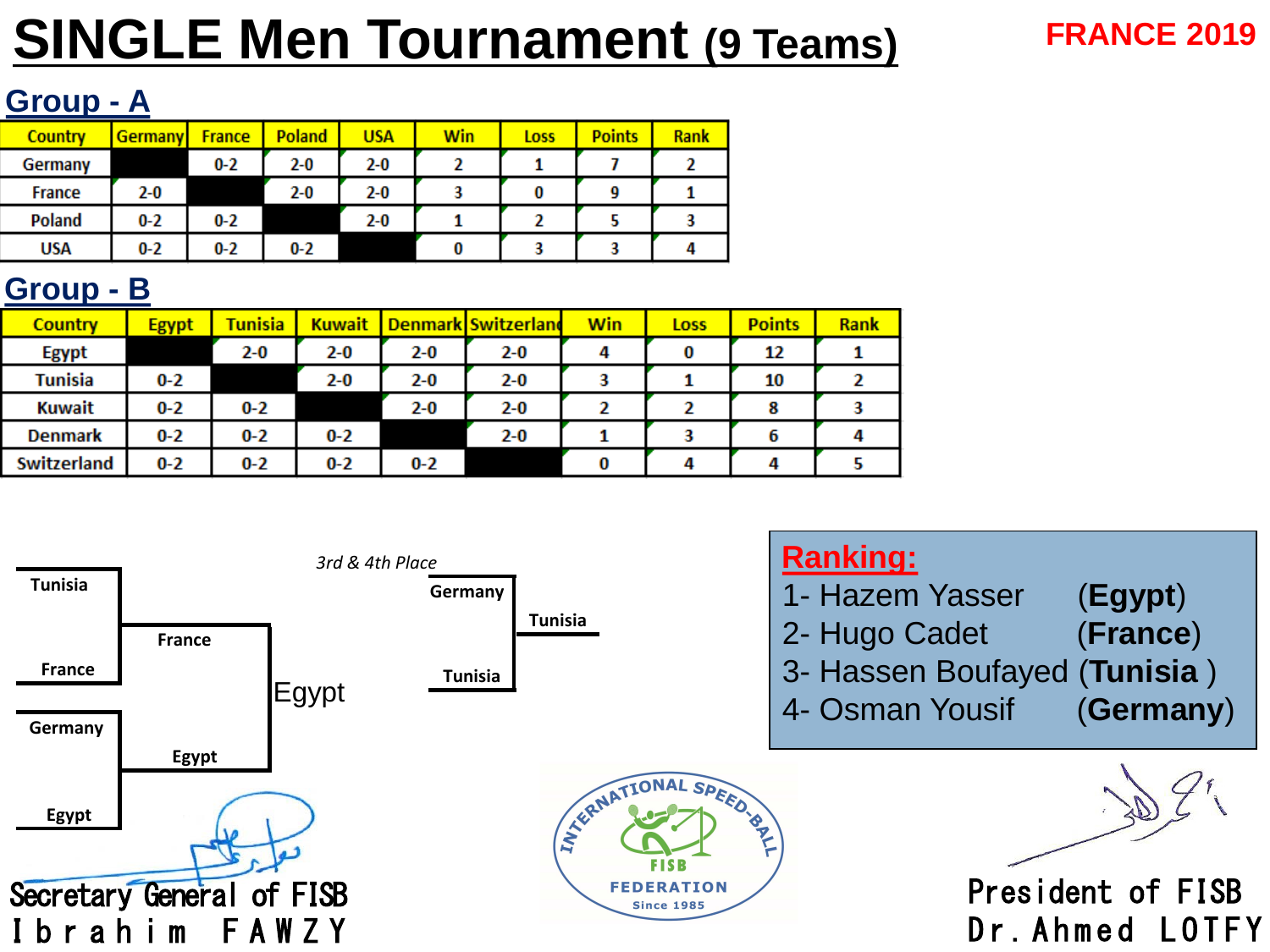### SINGLE Women Tournament **(6 Teams)**

#### **FRANCE 2019**

#### **Group - A**

| <b>Country</b> | <b>Egypt</b> | <b>Poland</b> | Germany | Win | Lose | <b>Points</b> | Rank |
|----------------|--------------|---------------|---------|-----|------|---------------|------|
| <b>Egypt</b>   |              | $2 - 0$       | $2 - 0$ |     |      |               |      |
| <b>Poland</b>  | $0 - 2$      |               | $2 - 0$ |     |      |               |      |
| Germany        | $0 - 2$      | $0 - 2$       |         |     |      |               |      |

#### **Group - B**

| ______         |               |                |            |     |      |               |      |
|----------------|---------------|----------------|------------|-----|------|---------------|------|
| <b>Country</b> | <b>France</b> | <b>Tunisia</b> | <b>USA</b> | Win | Lose | <b>Points</b> | Rank |
| France         |               | $2 - 0$        | 2-0        |     |      |               |      |
| Tunisia        | $0 - 2$       |                | $2 - 0$    |     |      |               |      |
| <b>USA</b>     | $0 - 2$       | $0 - 2$        |            |     |      |               |      |
|                |               |                |            |     |      |               |      |

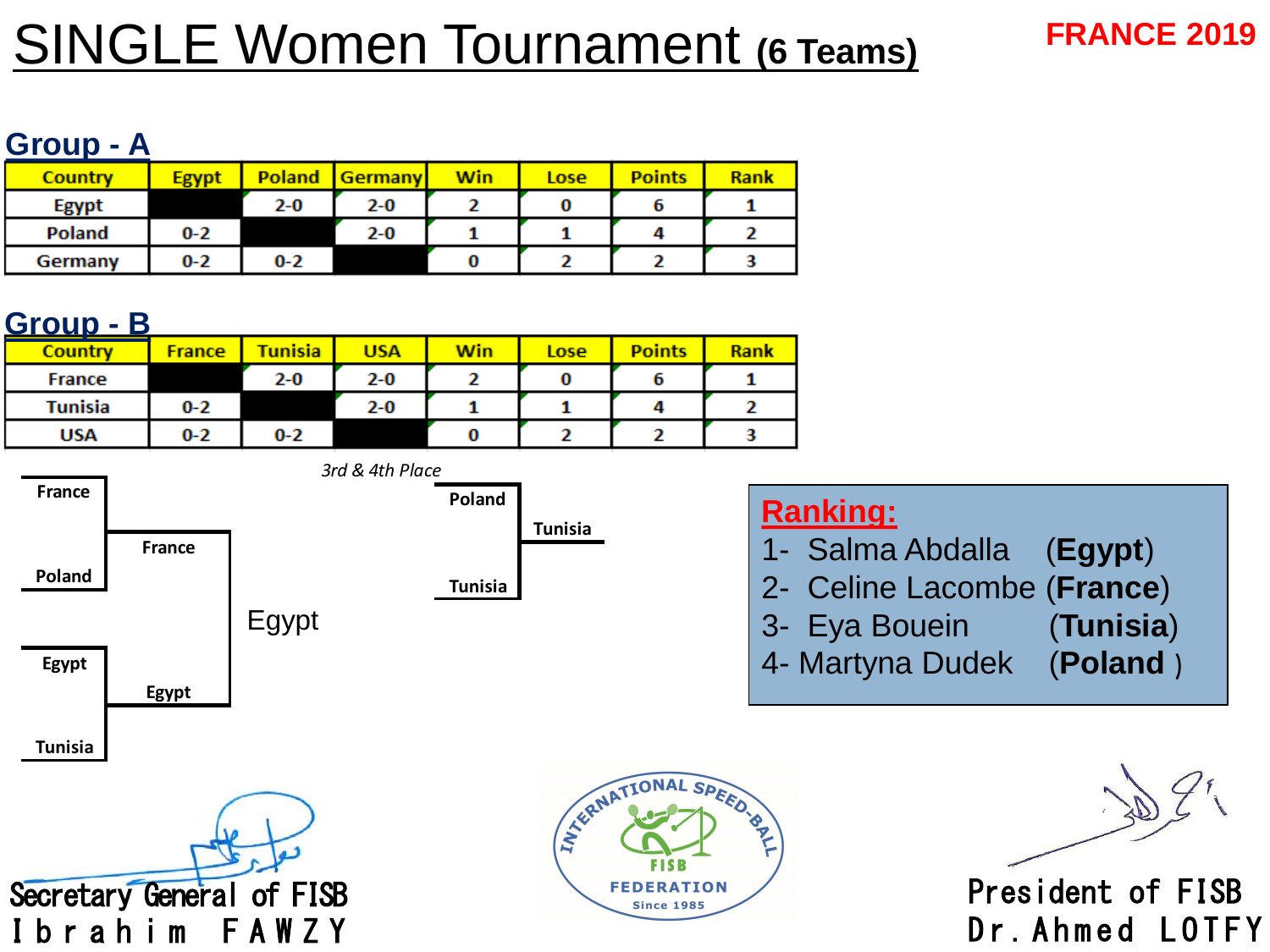### **OUBLE Men Tournament (6 Teams)**

#### **FRANCE 2019**

#### **Group - A**

| <b>Country</b> | <b>Egypt</b> | <b>Poland</b> | <b>Kuwait</b> | Win | Lose | <b>Points</b> | <b>Rank</b> |
|----------------|--------------|---------------|---------------|-----|------|---------------|-------------|
| <b>Egypt</b>   |              | $2 - 0$       | $2 - 0$       |     |      | o             |             |
| Poland         | $0 - 2$      |               | $2 - 0$       |     |      |               |             |
| <b>Kuwait</b>  | $0 - 2$      | $0 - 2$       |               |     |      |               |             |

#### **Group - B**

| <b>Country</b> | <b>France</b> | <mark>Tunisia</mark> | <b>USA</b> | <b>Win</b> | Lose | <b>Points</b> | Rank |
|----------------|---------------|----------------------|------------|------------|------|---------------|------|
| <b>France</b>  |               | $0 - 2$              | $2 - 0$    |            |      |               |      |
| Tunisia        | $2-0$         |                      | $2 - 0$    |            |      |               |      |
| <b>USA</b>     | $0 - 2$       | $0 - 2$              |            |            |      |               |      |



**FRance**



**France**

**Poland**

#### **Ranking:**

- 1- Mohamned Nagah & Omar Nagah (**Egypt**)
- 2- Soufiane Rzik & Hassen Boufayed (**Tunisia**)
- 3- Robin Dalla Costa & Gregory Lacombe (**France**)
- 4- Zbyszek Bizon & Jan Wolka (**Poland** )





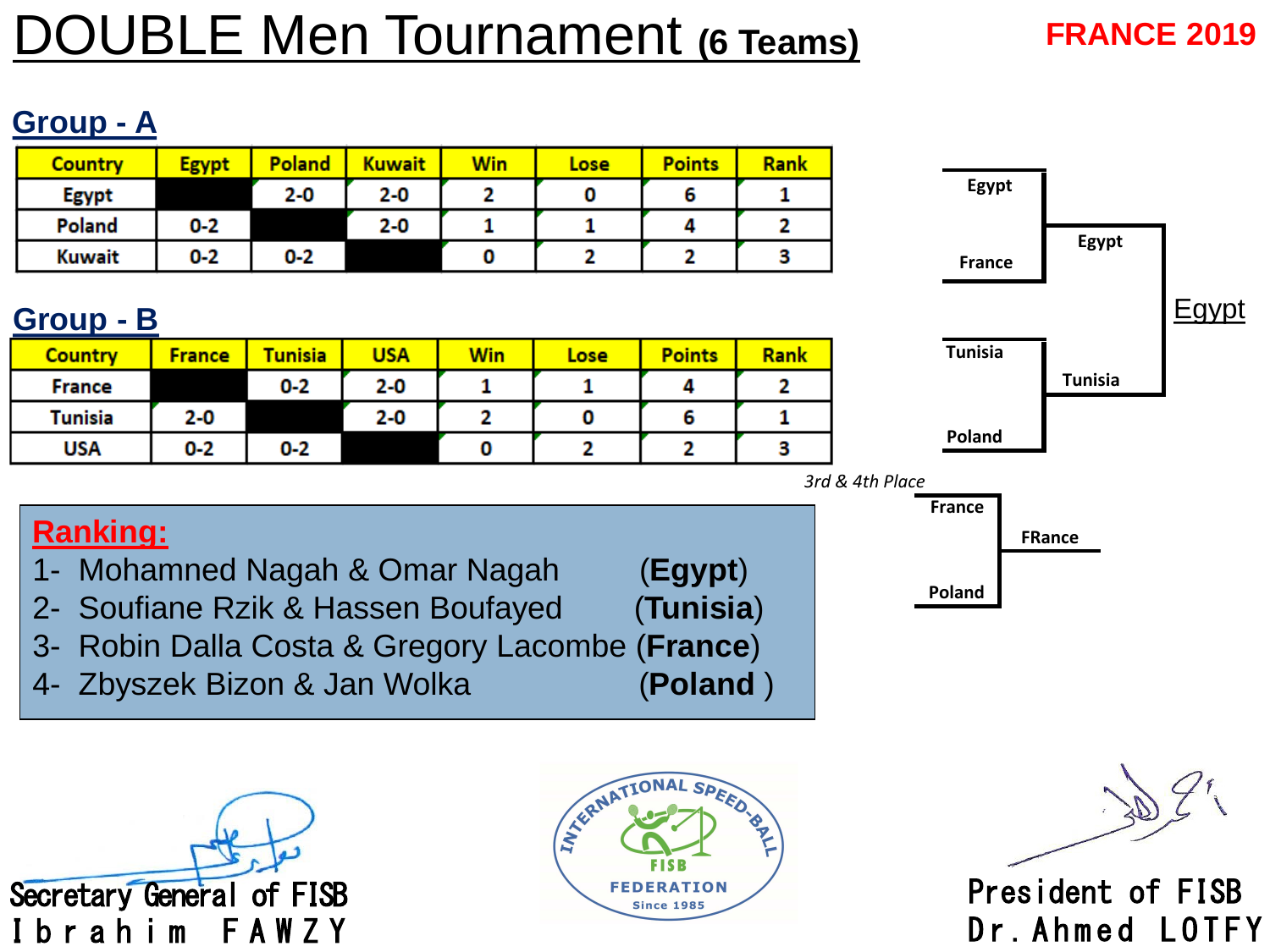### DOUBLE Women Tournament **(5 Teams)**

#### **FRANCE 2019**

#### **Group - A**

| <b>Country</b> | <b>France</b> | <b>Poland</b> | <b>USA</b> | <b>Win</b> | Lose | <b>Points</b> | <b>Rank</b> |
|----------------|---------------|---------------|------------|------------|------|---------------|-------------|
| <b>France</b>  |               | $2 - 0$       | $2 - 0$    |            |      |               |             |
| Poland         | $0 - 2$       |               | $2 - 0$    |            |      |               |             |
| <b>USA</b>     | $0 - 2$       | $0 - 2$       |            | u          |      |               |             |

#### **Group - B**

| <b>Country</b> | <b>Egypt</b> | <b>Tunisia</b> | <b>Win</b> | Lose | <b>Points</b> | <b>Rank</b> |
|----------------|--------------|----------------|------------|------|---------------|-------------|
| <b>Egypt</b>   |              | $2 - 0$        |            |      |               |             |
| Tunisia        | $0 - 2$      |                | 0          |      |               |             |

**Egypt France Tunisia Egypt Egypt Poland Tunisia** *3rd & 4th Place* **France Poland**

## Secretary General of FISB Ibrahim FAWZY

#### **Ranking:**

- 1- Hadia Roushdy & Habiba El Helaly (**Egypt**)
- 2- Eya Bouine & Malak Ben Ahmed (**Tunisia**)
- 3- Mathilde Luans & Celine Lacombe (**France**)
- 4- Martyna Dudek & Laura Lach (**Poland** )

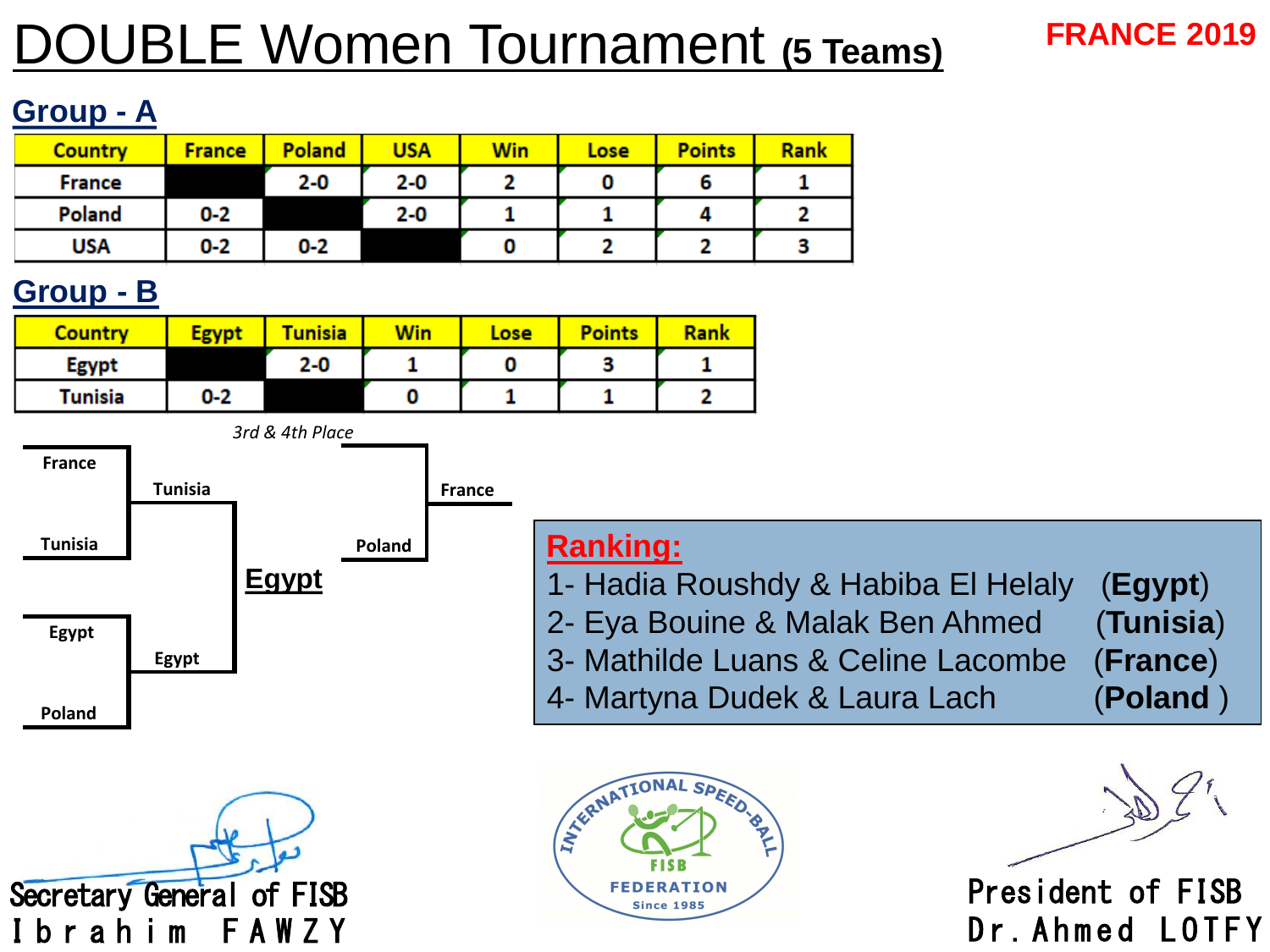### DOUBLE MIX Tournament **(6 Teams)**

#### **FRANCE 2019**

#### **Group - A**

| <b>Country</b> | <b>France</b> | <b>Poland</b> | <b>USA</b> | Win | Lose | <b>Points</b> | <b>Rank</b> |
|----------------|---------------|---------------|------------|-----|------|---------------|-------------|
| France         |               | $2 - 0$       | $2 - 0$    |     |      |               |             |
| Poland         | $0 - 2$       |               | $2 - 0$    |     |      |               |             |
| <b>USA</b>     | $0 - 2$       | $0 - 2$       |            |     |      |               |             |

#### **Group - B**

| <b>Country</b> | <b>Egypt</b> | Tunisia | <b>Germany</b> | <b>Win</b> | Lose | <b>Points</b> | <b>Rank</b> |
|----------------|--------------|---------|----------------|------------|------|---------------|-------------|
| <b>Egypt</b>   |              | $2 - 0$ | $2 - 0$        |            |      | о             |             |
| <b>Tunisia</b> | $0 - 2$      |         | $2 - 0$        |            |      |               |             |
| Germany        | $0 - 2$      | $0 - 2$ |                |            |      |               |             |



#### **Ranking:**

- 1- Youssef Nasr & Roaa El Helaly (**Egypt**)
- 2- Soufiane Rzik & Malek Ben Ahmed (**Tunisia**)
- 3- Louis Hamoir & Pauline Rodriguez (**France**)
- 4- Jan Wolka & Magdalena Matusiak (**Poland**)

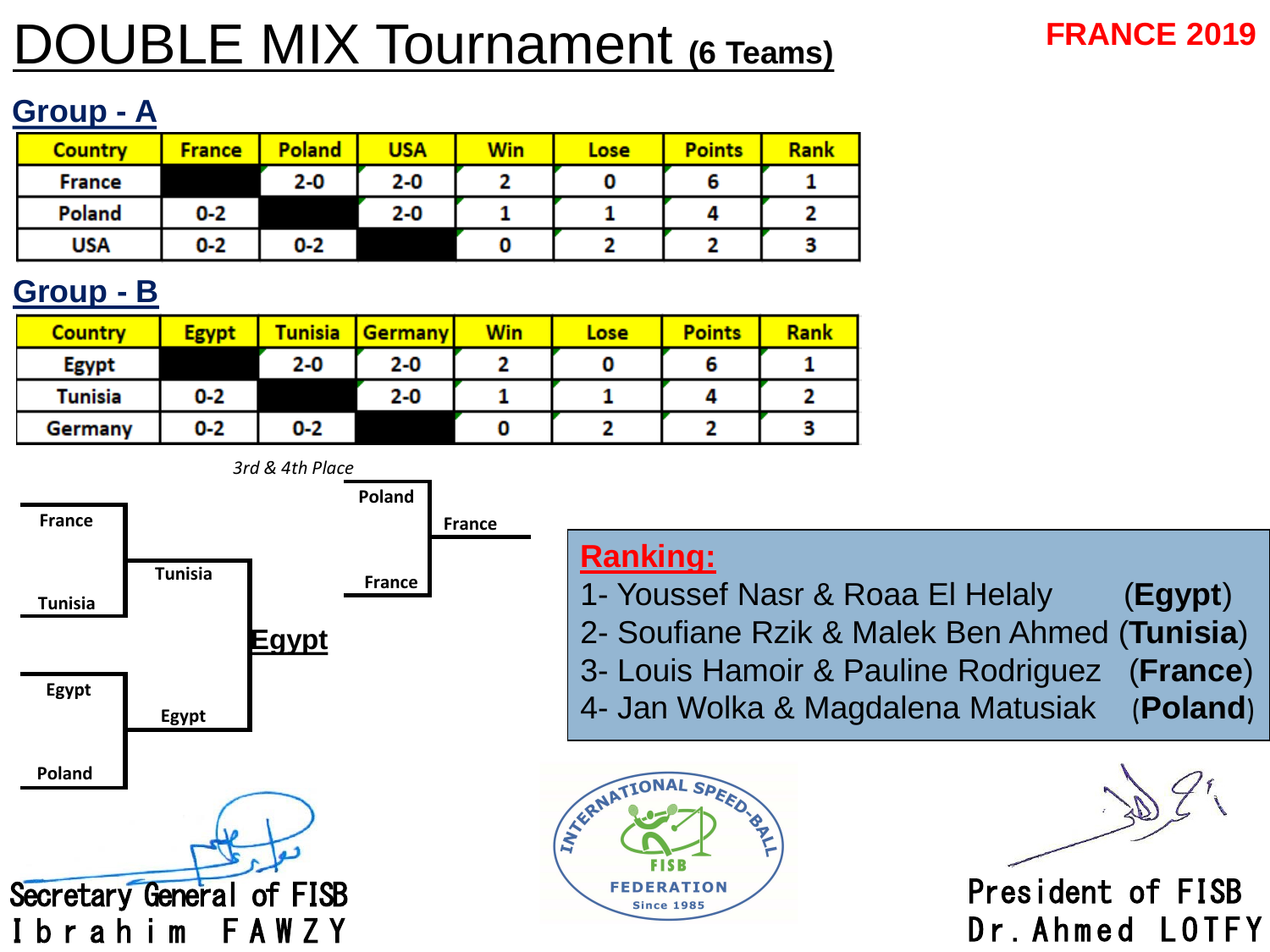## FRANCE 2019 Speedball 31ST World Championship Juniors Championship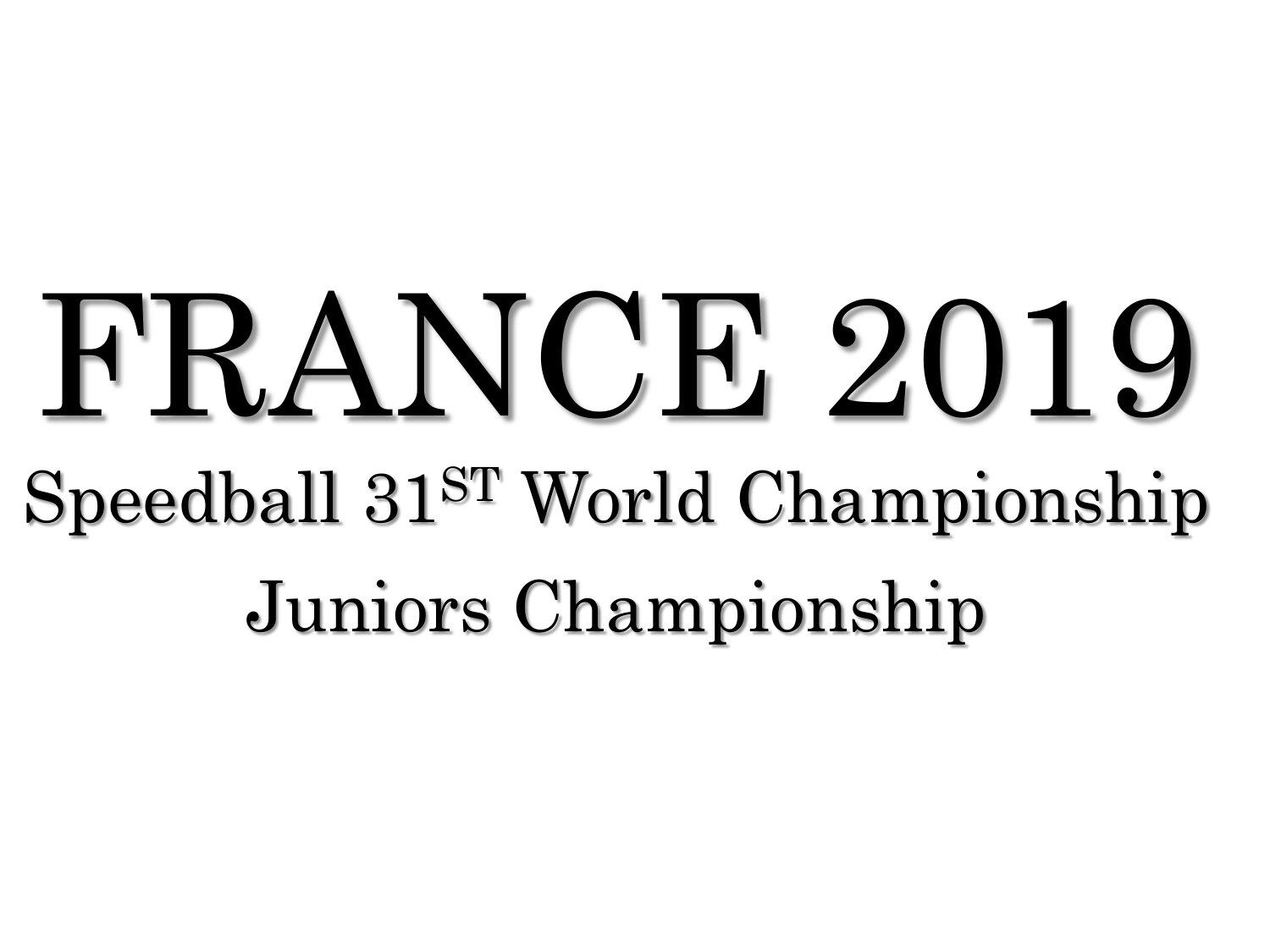### **Nations Ranking**

### **(under-18)**

**FRANCE 2019**

Dr.Ahmed LOTFY

| No.            | <b>Nation</b>             | Gold             | <b>Silver</b>                                                                    | <b>Bronze</b>    | Ranking                 |
|----------------|---------------------------|------------------|----------------------------------------------------------------------------------|------------------|-------------------------|
| $\mathbf{1}$   | <b>Egypt</b>              | 3                | $\mathbf{1}$                                                                     | $\boldsymbol{0}$ | $\mathbf{1}$            |
| $\overline{2}$ | <b>Tunisie</b>            | $\mathbf 1$      | $\overline{2}$                                                                   | $\mathbf{1}$     | $\overline{2}$          |
| $\mathfrak{Z}$ | <b>France</b>             | $\boldsymbol{0}$ | 1                                                                                | $\mathbf{1}$     | $\overline{\mathbf{3}}$ |
| $\overline{4}$ | <b>Poland</b>             | $\boldsymbol{0}$ | $\boldsymbol{0}$                                                                 | $\overline{2}$   | $\overline{4}$          |
| 5              | <b>USA</b>                | $\boldsymbol{0}$ | $\boldsymbol{0}$                                                                 | $\boldsymbol{0}$ | 5                       |
| 6              | <b>Kuwait</b>             | $\boldsymbol{0}$ | $\boldsymbol{0}$                                                                 | $\boldsymbol{0}$ | 6                       |
|                | Secretary General of FISB |                  | STRAND TIONAL SPEED. BY<br><b>FISB</b><br><b>FEDERATION</b><br><b>Since 1985</b> |                  | President of FISB       |

Ibrahim FAWZY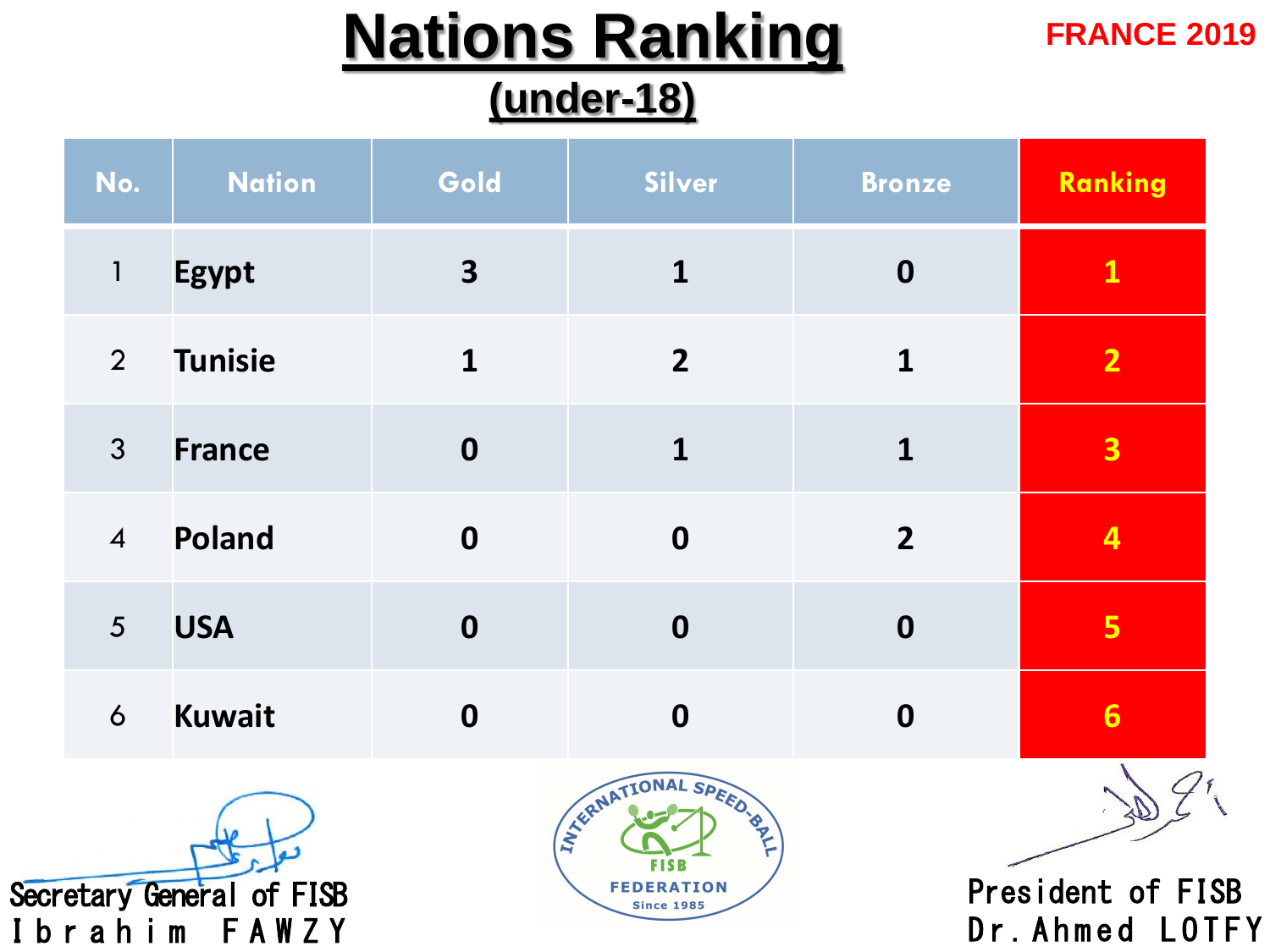#### **FRANCE 2019**

### **Super Solo Girls (under 18) Tournament**

| # | <b>Name</b>              | <b>Country</b> | <b>Right</b> | Left |     | <b>Forehand Backhand Total</b> |     | <b>Rank</b>             |
|---|--------------------------|----------------|--------------|------|-----|--------------------------------|-----|-------------------------|
| 1 | Habiba Sameh Mahmoud     | <b>Egypt</b>   | 135          | 134  | 125 | 126                            | 520 | 1                       |
| 2 | <b>Hiba Abidi</b>        | Tunisia        | 130          | 131  | 116 | 127                            | 504 | $\mathbf{2}$            |
| 3 | <b>Malek Ben Ahmed</b>   | Tunisia        | 124          | 126  | 115 | 119                            | 484 |                         |
| 4 | Laura Lach               | <b>Poland</b>  | 113          | 125  | 118 | 111                            | 467 | $\overline{\mathbf{3}}$ |
| 5 | Wiktoria Murzyn          | Poland         | 118          | 116  | 113 | 112                            | 459 |                         |
| 2 | <b>Leonor Bourger</b>    | <b>France</b>  | 115          | 110  | 112 | 110                            | 447 | 4                       |
| 3 | <b>Jeanne Cardellini</b> | France         | 109          | 110  | 105 | 103                            | 427 |                         |
| 4 | <b>Jolie Hanna</b>       | <b>USA</b>     | 92           | 83   | 86  | 85                             | 346 | 5                       |
| 5 | <b>Erin Shaffer</b>      | <b>USA</b>     | 81           | 76   | 82. | 76                             | 315 |                         |
| 6 | <b>Emily Phillips</b>    | <b>USA</b>     | 74           | 70   | 72. | 54                             | 270 |                         |



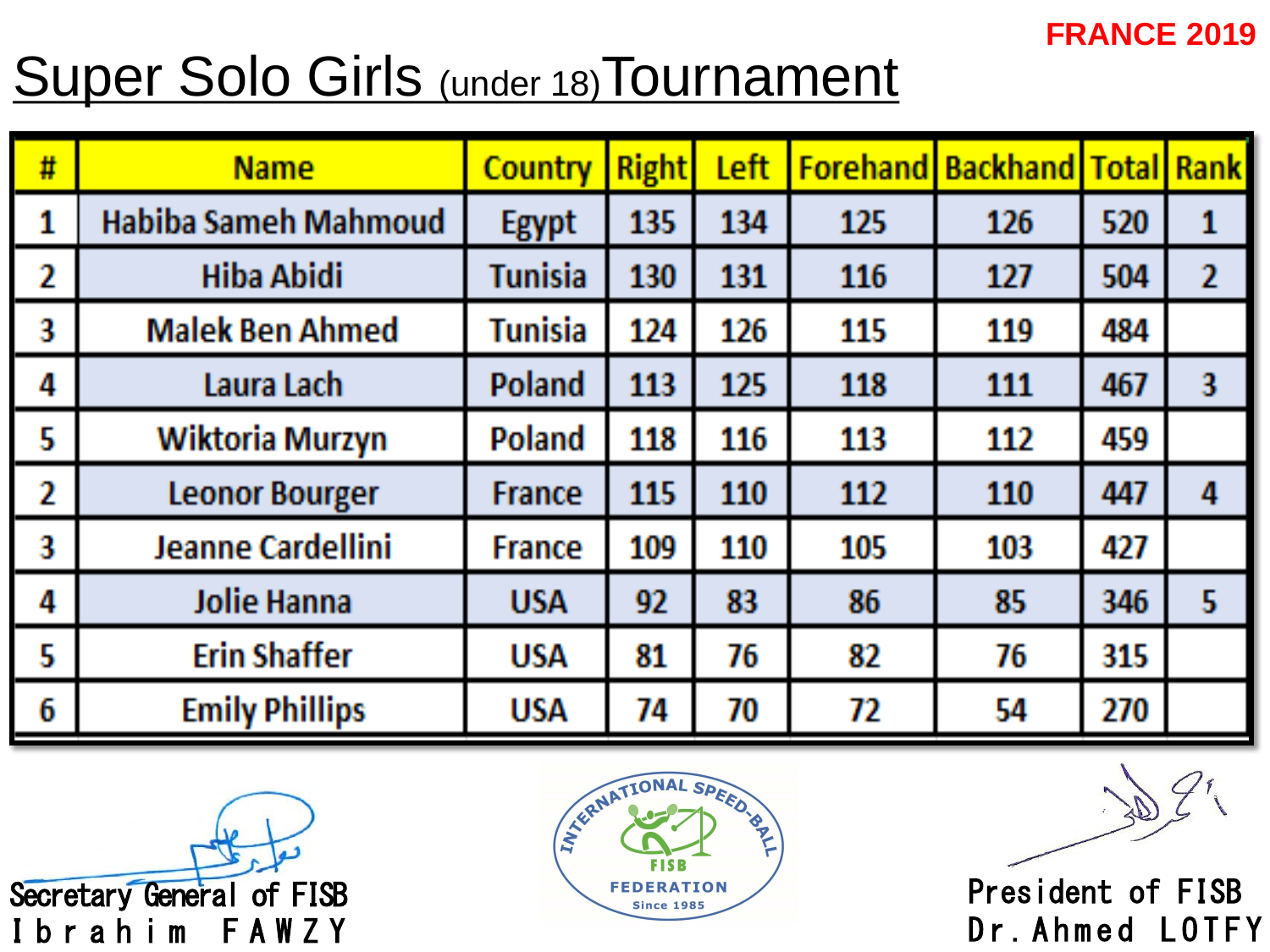#### **FRANCE 2019**

### **Super Solo Boys (under 18) Tournament**

| #  | <b>Name</b>                 | <b>Country</b> | <b>Right</b> | Left | <b>Forehand</b> | <b>Backhand</b> | <b>Total</b> | <b>Rank</b> |
|----|-----------------------------|----------------|--------------|------|-----------------|-----------------|--------------|-------------|
| 1  | <b>Mohamed Ryan Fadhli</b>  | Tunisia        | 137          | 133  | 140             | 137             | 547          | 1           |
| 2  | <b>Abdallah Ismail Omar</b> | <b>Egypt</b>   | 141          | 141  | 127             | 123             | 532          | 2           |
| 3  | <b>Arthur Pereira</b>       | <b>France</b>  | 134          | 125  | 121             | 129             | 509          | 3           |
| 4  | <b>Hassen Boufayed</b>      | Tunisia        | 130          | 122  | 119             | 118             | 489          |             |
| 5  | <b>Tristan Lecuyer</b>      | <b>France</b>  | 129          | 110  | 119             | 111             | 469          |             |
| 6  | <b>Jan Wloka</b>            | <b>Poland</b>  | 123          | 110  | 113             | 112             | 458          | 4           |
| 7  | <b>Hussein Mirza</b>        | <b>Kuwait</b>  | 111          | 100  | 90              | 94              | 395          | 5           |
| 8  | <b>Matthew Munoz</b>        | <b>USA</b>     | 106          | 92   | 95              | 91              | 384          | 6           |
| 9  | <b>Victor Porras</b>        | <b>USA</b>     | 99           | 91   | 98              | 89              | 377          |             |
| 10 | Giovanni Hanna              | <b>USA</b>     | 102          | 90   | 92              | 92              | 376          |             |



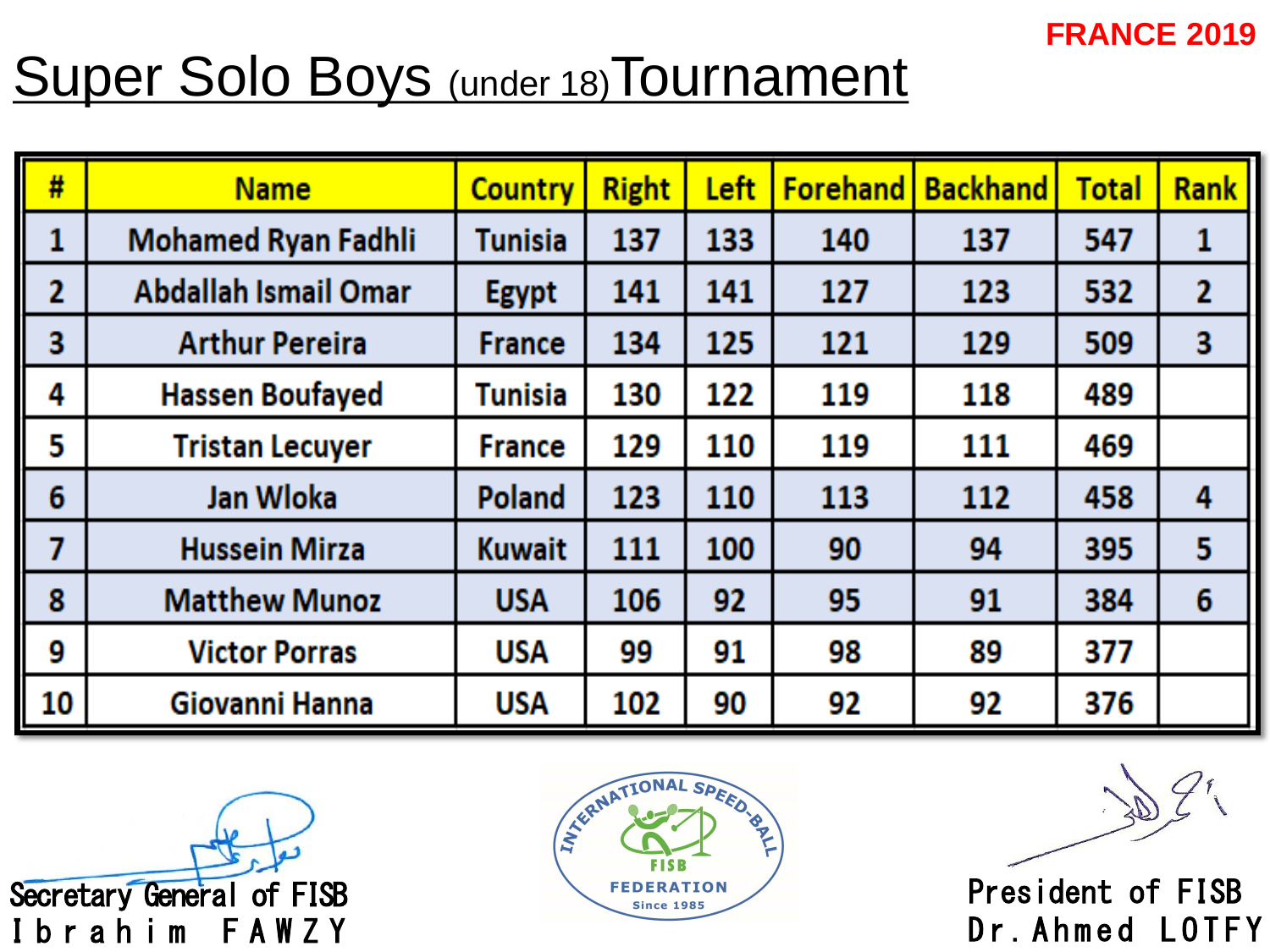### SINGLE Boys (under 18)Tournament **(6 Teams)**

#### **Group - A**

| Country       | <b>Egypt</b> | France  | <b>Kuwait</b> | Win | Lose | <b>Points</b> | <b>Rank</b> |
|---------------|--------------|---------|---------------|-----|------|---------------|-------------|
| <b>Egypt</b>  |              | $2 - 0$ | $2 - 0$       |     |      |               |             |
| <b>France</b> | $0 - 2$      |         | $2 - 0$       |     |      |               |             |
| <b>Kuwait</b> | $0 - 2$      | $0 - 2$ |               |     |      |               |             |

#### **Group - B**

| <b>Country</b> | Tunisia | <b>Poland</b> | <b>USA</b> | Win | Lose | <b>Points</b> | Rank |
|----------------|---------|---------------|------------|-----|------|---------------|------|
| Tunisia        |         | $2 - 0$       | $2 - 0$    |     |      |               |      |
| <b>Poland</b>  | $0 - 2$ |               | $2 - 0$    |     |      |               |      |
| <b>USA</b>     | $0 - 2$ | $0 - 2$       |            |     |      |               |      |



**FRANCE 2019**